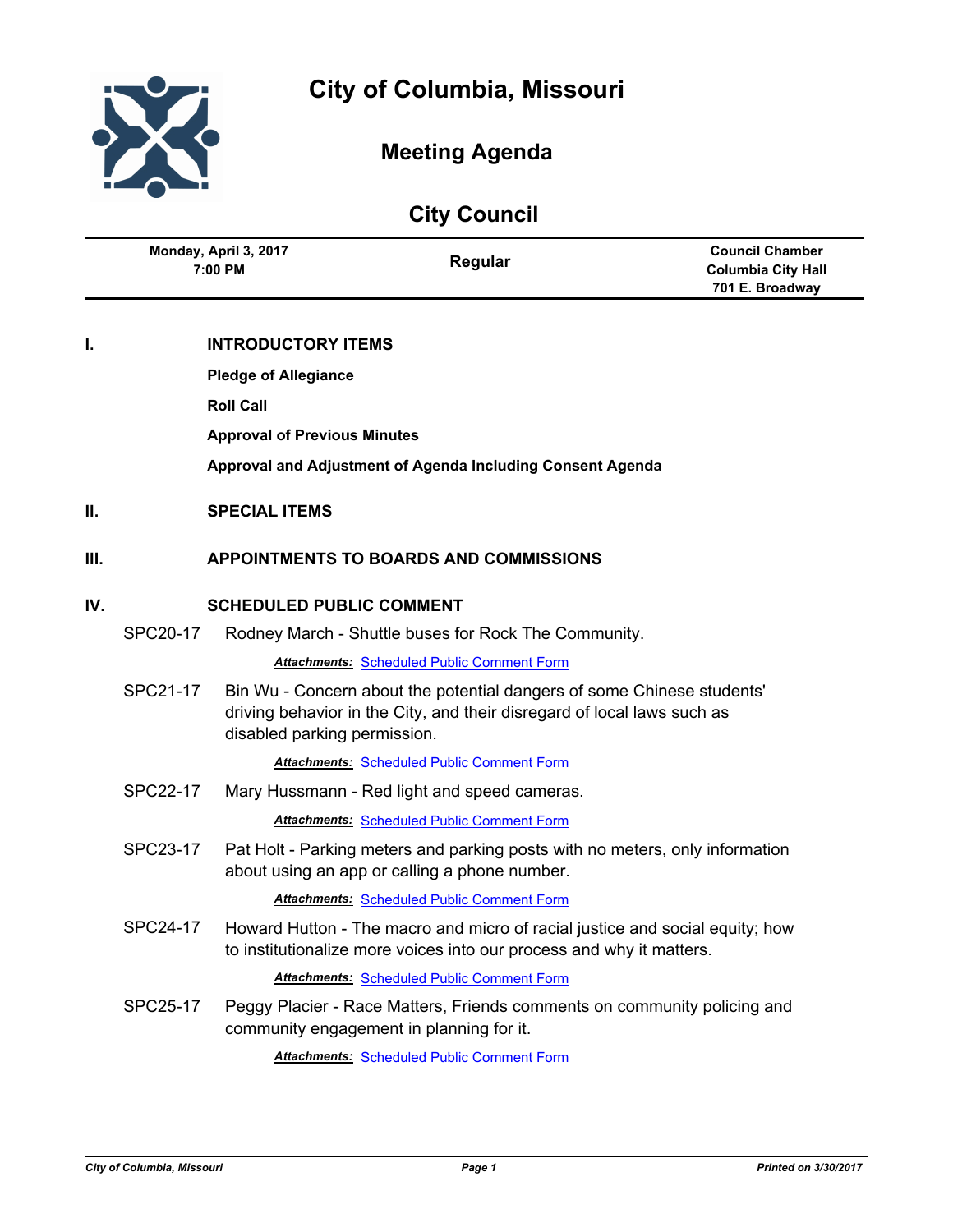# **V. PUBLIC HEARINGS**

PH6-17 Proposed construction of the Sinclair Road at Mill Creek Culvert Replacement Project.

*Recommended Action:* [Need Motion/Mayor Memo]

**Attachments: [Council Memo](http://gocolumbiamo.legistar.com/gateway.aspx?M=F&ID=229fae65-101b-4a9f-ad8c-8869fbe8756b.docx)** 

**[Diagram](http://gocolumbiamo.legistar.com/gateway.aspx?M=F&ID=98096eb4-9065-408d-89b5-6b8a41ea6436.jpg)** 

# **VI. OLD BUSINESS**

# B84-17 Authorizing the issuance of Sewerage System Revenue Bonds, Series 2017. *Recommended Action:* [2nd Read & Vote/Mayor Memo]

**Attachments: [Supplemental Information - Final Preliminary Official Statement](http://gocolumbiamo.legistar.com/gateway.aspx?M=F&ID=bba5dbce-5179-4463-bbc1-64c108f101e6.pdf)** 

[Council Memo](http://gocolumbiamo.legistar.com/gateway.aspx?M=F&ID=990c004f-7588-48c7-ac3e-9339e725c690.docx) [Federal Tax Certificate](http://gocolumbiamo.legistar.com/gateway.aspx?M=F&ID=22b93cc4-3672-4702-8393-52949a8f2d03.doc) **[Ordinance](http://gocolumbiamo.legistar.com/gateway.aspx?M=F&ID=b2f933c2-aea4-4354-af2f-cdb8b50ebb6b.doc)** [Exhibit A to Ordinance](http://gocolumbiamo.legistar.com/gateway.aspx?M=F&ID=c3c0e1c8-206b-41a9-8c3e-e23fbc6902ba.pdf) **[Exhibit B to Ordinance](http://gocolumbiamo.legistar.com/gateway.aspx?M=F&ID=049b0826-0b93-4213-bf3d-52f1ffa1ed31.pdf)** [Exhibit C to Ordinance](http://gocolumbiamo.legistar.com/gateway.aspx?M=F&ID=10cc82cb-f274-49b0-b925-1d565f1c4eeb.pdf) **[Exhibit D to Ordinance](http://gocolumbiamo.legistar.com/gateway.aspx?M=F&ID=9e6e909c-c146-48ec-8586-89ecd97d0267.pdf)** 

B85-17 Authorizing the issuance of Special Obligation Improvement Bonds (Solid Waste System Project), Series 2017.

*Recommended Action:* [2nd Read & Vote/Mayor Memo]

**Attachments: [Supplemental Information - Final Preliminary Official Statement](http://gocolumbiamo.legistar.com/gateway.aspx?M=F&ID=ca78321e-1fc2-466b-a3d8-b0103a152945.pdf)** 

[Council Memo](http://gocolumbiamo.legistar.com/gateway.aspx?M=F&ID=beecddf3-ed5f-4b5b-b3a6-79a616c1d2df.docx)

[Federal Tax Certificate](http://gocolumbiamo.legistar.com/gateway.aspx?M=F&ID=6c55f1fd-4e67-44da-bc04-c71e10400fd0.doc)

**[Ordinance](http://gocolumbiamo.legistar.com/gateway.aspx?M=F&ID=3e9981e4-c402-4b25-8cb7-4b494868c162.doc)** 

[Exhibit A to Ordinance](http://gocolumbiamo.legistar.com/gateway.aspx?M=F&ID=f2d75964-f387-494d-89ce-02a62cab1db2.pdf)

[Exhibit B to Ordinance](http://gocolumbiamo.legistar.com/gateway.aspx?M=F&ID=feb45b45-99da-41c9-8284-b85e49937f53.pdf)

[Exhibit C to Ordinance](http://gocolumbiamo.legistar.com/gateway.aspx?M=F&ID=175fd9a1-82f1-4fe2-bdc1-04bae0a3262c.pdf)

[Exhibit D to Ordinance](http://gocolumbiamo.legistar.com/gateway.aspx?M=F&ID=925638fe-6523-441c-ae4d-fda370789fa3.pdf)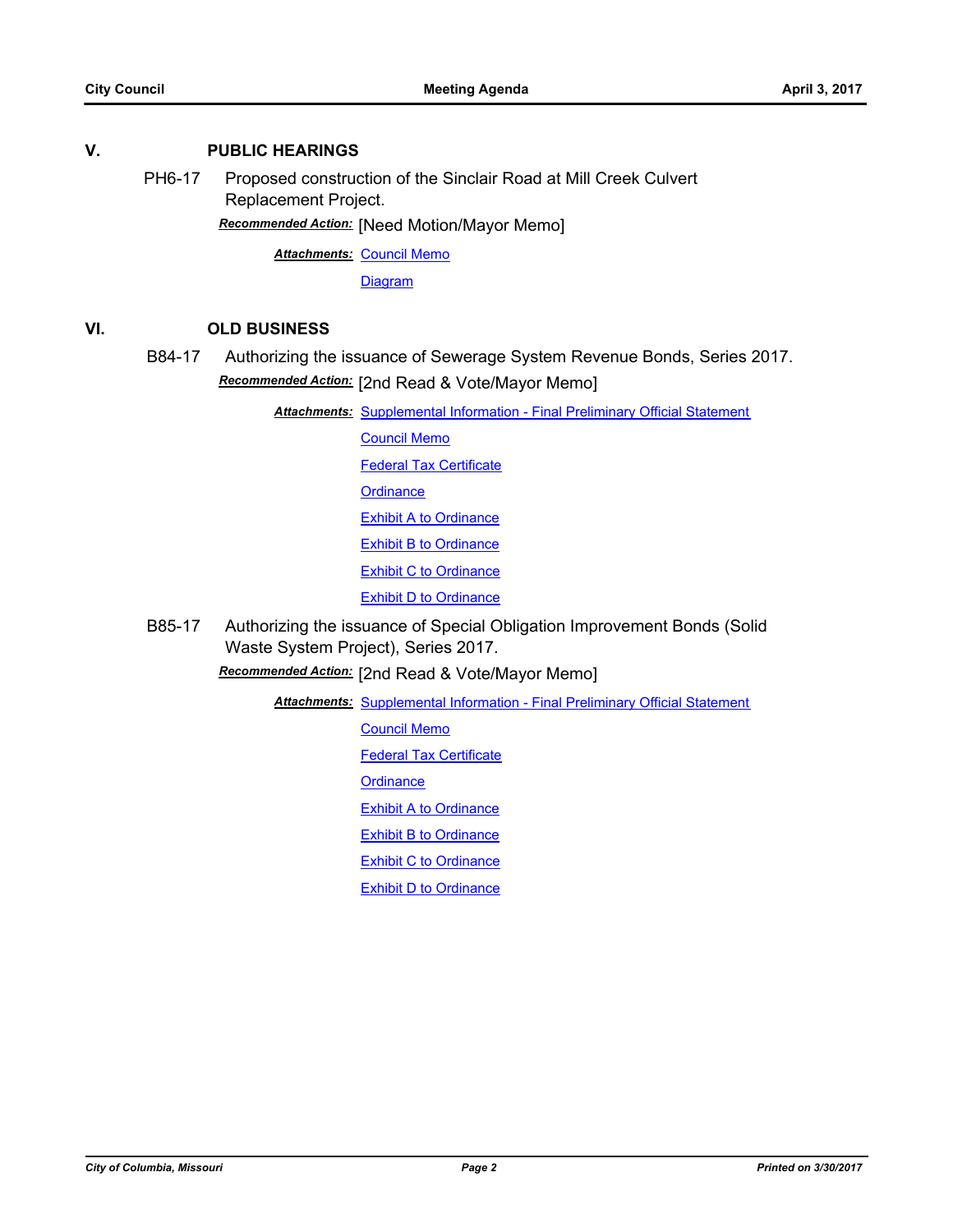B86-17 Approving the Sinclair Estates O-P Development Plan located on the northeast corner of Southampton Drive and Sinclair Road (Case No. 17-63). *Recommended Action:* [2nd Read & Vote/Mayor Memo]

**Attachments: [Amendment Sheet](http://gocolumbiamo.legistar.com/gateway.aspx?M=F&ID=c5039d5b-1ac7-4a98-8345-958a99f544ea.doc)** 

[Supplemental - Council Memo](http://gocolumbiamo.legistar.com/gateway.aspx?M=F&ID=f3eef794-4508-4269-a7f9-0bc79883162a.docx) [Council Memo](http://gocolumbiamo.legistar.com/gateway.aspx?M=F&ID=623dd934-3890-4109-a4cf-cce2a590bc5c.docx) [Locator Maps](http://gocolumbiamo.legistar.com/gateway.aspx?M=F&ID=be853fbb-4f47-44ac-880b-28992facd8d5.pdf) [O-P Development Plan](http://gocolumbiamo.legistar.com/gateway.aspx?M=F&ID=c05c2d22-75bc-44a9-a492-20f7346ffc04.pdf) [Staff Report to Planning and Zoning Commission](http://gocolumbiamo.legistar.com/gateway.aspx?M=F&ID=0c06977f-344c-4301-9e05-35a85c4036d7.docx) [Attachment to PZC Report - Trip Generation Assessment](http://gocolumbiamo.legistar.com/gateway.aspx?M=F&ID=360b76b7-179c-4457-ba32-64363fd59b4c.pdf) [Excerpts from Minutes](http://gocolumbiamo.legistar.com/gateway.aspx?M=F&ID=9785ce5b-7c32-4e7d-beae-576e270417f1.docx) **[Ordinance](http://gocolumbiamo.legistar.com/gateway.aspx?M=F&ID=2517a2f1-e1ca-444d-a70e-94ea224deeaf.doc)** [Exhibit A to Ordinance](http://gocolumbiamo.legistar.com/gateway.aspx?M=F&ID=25d3920e-4150-4464-87d9-5f311a242b97.pdf)

B87-17 Approving the Final Plat of Sinclair Estates located on the northeast corner of Southampton Drive and Sinclair Road; authorizing a performance contract (Case No. 17-65).

*Recommended Action:* [2nd Read & Vote/Mayor Memo]

**Attachments: [Council Memo](http://gocolumbiamo.legistar.com/gateway.aspx?M=F&ID=041c375f-1237-46e2-b895-47cf89106d1e.docx)** 

[Locator Maps](http://gocolumbiamo.legistar.com/gateway.aspx?M=F&ID=e4150dae-755a-4530-b752-629dd597bb8f.pdf)

[Final Plat](http://gocolumbiamo.legistar.com/gateway.aspx?M=F&ID=5641fc83-3829-47ab-99d1-8d43d767eb7e.pdf)

**[Ordinance](http://gocolumbiamo.legistar.com/gateway.aspx?M=F&ID=dbb1167a-5ed3-4f89-a294-012f4b130dee.doc)** 

[Exhibit A to Ordinance](http://gocolumbiamo.legistar.com/gateway.aspx?M=F&ID=402fc846-c53e-455c-b243-55a5d5e22da2.pdf)

B99-17 Authorizing an agreement for professional engineering services with Carollo Engineers, Inc. for an update of the preliminary design report relating to the expansion of the McBaine Water Treatment Plant; appropriating funds. *Recommended Action:* [2nd Read & Vote/Mayor Memo]

**Attachments: [Council Memo](http://gocolumbiamo.legistar.com/gateway.aspx?M=F&ID=d9b26d74-5d5d-4303-a497-6575f6ac4f7d.docx)** 

**[Ordinance](http://gocolumbiamo.legistar.com/gateway.aspx?M=F&ID=c45a80b3-460c-4b1c-89bd-8554c4711f77.doc)** 

[Exhibit A to Ordinance](http://gocolumbiamo.legistar.com/gateway.aspx?M=F&ID=bbd45de1-e4ac-4a85-a96f-4a059abd30a0.pdf)

R48-17 Establishing a Drinking Water Planning Work Group to assist in an update of the 2011 Water Treatment Plant Expansion Preliminary Design Report. *Recommended Action:* [Read & Vote/Mayor Memo]

**Attachments: [Council Memo](http://gocolumbiamo.legistar.com/gateway.aspx?M=F&ID=7db8479a-cee6-4833-8555-82ab6c520c46.docx)** 

**[Resolution](http://gocolumbiamo.legistar.com/gateway.aspx?M=F&ID=85c547e5-cfcc-48ce-9611-03fdab94ea90.doc)**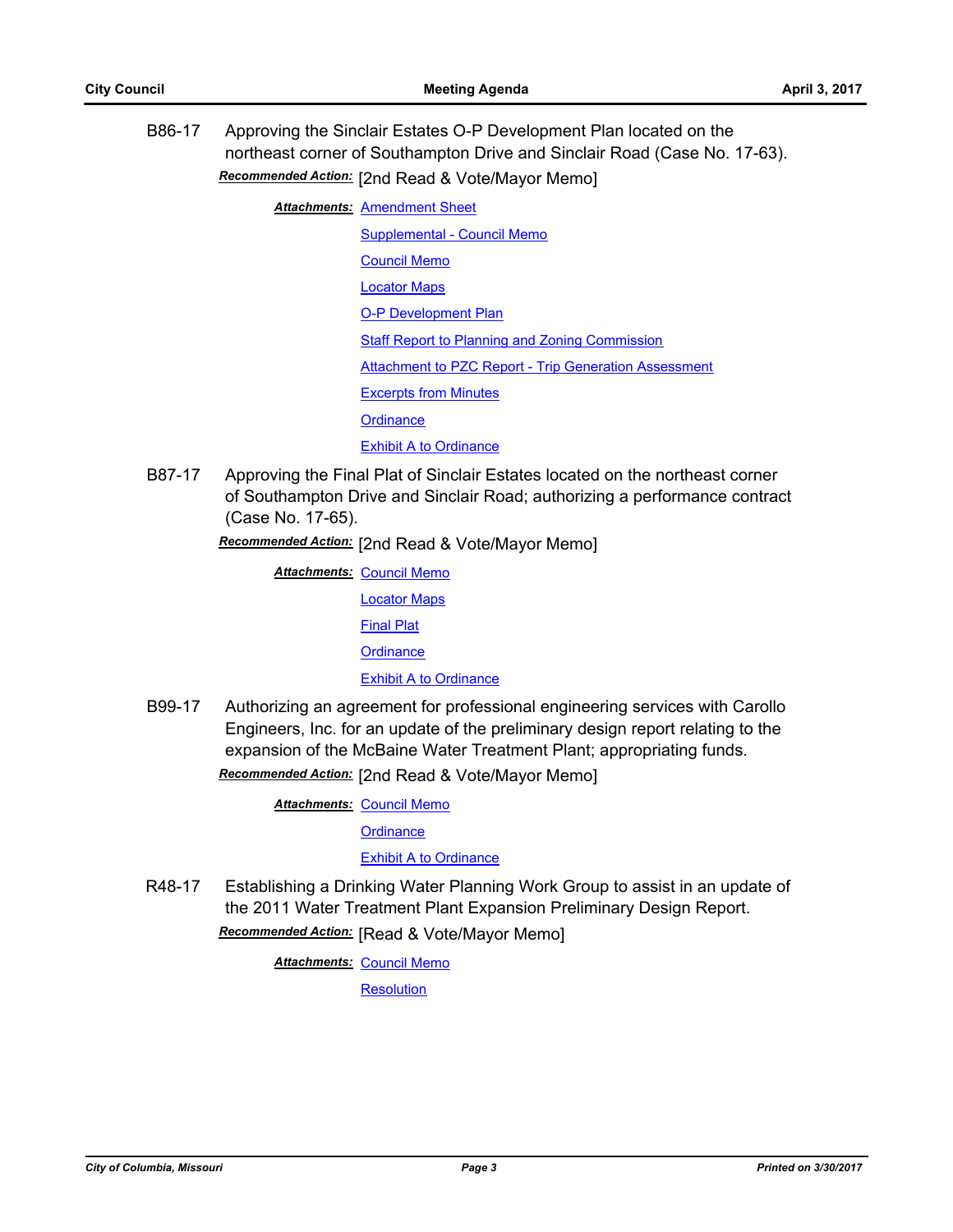# **VII. CONSENT AGENDA**

B88-17 Approving the Final Plat of Fox Creek Subdivision Plat 1 located on the west side of Highway PP (3891 N. Highway PP); authorizing a performance contract (Case No. 17-24).

*Recommended Action:* [2nd Read & Vote/Mayor Memo]

**Attachments: [Council Memo](http://gocolumbiamo.legistar.com/gateway.aspx?M=F&ID=3e77bc48-a43d-48f8-8579-0f2762645e67.docx)** [Locator Maps](http://gocolumbiamo.legistar.com/gateway.aspx?M=F&ID=878cbd81-d9e7-49db-a88c-846b724a4983.pdf) [Final Plat](http://gocolumbiamo.legistar.com/gateway.aspx?M=F&ID=99c478a4-06c2-4864-8996-cf02ea07fc12.pdf) [Approved Preliminary Plat](http://gocolumbiamo.legistar.com/gateway.aspx?M=F&ID=3a76a0b0-13f4-4b7e-9a7b-97bc07cf0e1c.pdf) **[Ordinance](http://gocolumbiamo.legistar.com/gateway.aspx?M=F&ID=4f9f81f5-523f-48df-8166-d2a20824f776.doc)** [Exhibit A to Ordinance](http://gocolumbiamo.legistar.com/gateway.aspx?M=F&ID=ed081e0f-66e4-4a87-ad25-18ed82d912eb.pdf)

B89-17 Approving the Final Plat of Cobblestone Cottages Common Area, a Replat of Lot C1 Cobblestone Cottages, located on the southeast corner of Route K and Old Plank Road; authorizing a performance contract (Case No. 17-35).

*Recommended Action:* [2nd Read & Vote/Mayor Memo]

**Attachments: [Council Memo](http://gocolumbiamo.legistar.com/gateway.aspx?M=F&ID=1a3704ba-223f-4b8a-8030-71924cb5d7b1.docx)** [Locator Map](http://gocolumbiamo.legistar.com/gateway.aspx?M=F&ID=7c029cfc-b513-43c7-bced-29d4c4514a81.pdf) [Final Plat](http://gocolumbiamo.legistar.com/gateway.aspx?M=F&ID=0fb99797-46eb-4cbd-8da9-6f6052c3b0d5.pdf) **[Common Lot and Easement Diagram](http://gocolumbiamo.legistar.com/gateway.aspx?M=F&ID=499d2fa9-9bbc-47b5-9800-d4d5e254b1d6.pdf)** [Previously Approved Final Plat](http://gocolumbiamo.legistar.com/gateway.aspx?M=F&ID=5d334ee4-fc94-4832-b093-80c75b8d7659.pdf) [Prevously Approved PUD Plan](http://gocolumbiamo.legistar.com/gateway.aspx?M=F&ID=69988116-d5e1-49e3-9dd8-8079deab0239.pdf) **[Ordinance](http://gocolumbiamo.legistar.com/gateway.aspx?M=F&ID=40915ee2-25e5-47a4-bacc-4931c1c505d5.doc)** [Exhibit A to Ordinance](http://gocolumbiamo.legistar.com/gateway.aspx?M=F&ID=14fa19c1-1d6e-49a2-897f-44ef48b433d3.doc)

B90-17 Vacating a utility easement on property located at 1110 and 1114 Wilkes Boulevard, adjacent to Pannell Street (Case No. 17-72).

*Recommended Action:* [2nd Read & Vote/Mayor Memo]

**Attachments: [Council Memo](http://gocolumbiamo.legistar.com/gateway.aspx?M=F&ID=6a4c905b-f288-47ae-b0f0-e4f28b9b7e2a.docx)** 

[Locator Maps](http://gocolumbiamo.legistar.com/gateway.aspx?M=F&ID=f17101dc-c02a-4450-81d1-18ad753cc953.pdf)

[Diagram - Petry Subdivision](http://gocolumbiamo.legistar.com/gateway.aspx?M=F&ID=da6db7cc-1e65-4142-8af7-4d85ac0fe16c.pdf)

**[Ordinance](http://gocolumbiamo.legistar.com/gateway.aspx?M=F&ID=98bf4900-4fe4-4f1d-b012-251c1faf535f.doc)** 

B91-17 Vacating utility, water and sewer easements along the south and east sides of property located at 1900 I-70 Drive Southwest (Case No. 17-41).

*Recommended Action:* [2nd Read & Vote/Mayor Memo]

**Attachments: [Council Memo](http://gocolumbiamo.legistar.com/gateway.aspx?M=F&ID=c6c48235-3d4a-4b1b-a5f7-a39a6e0e32e7.docx)** 

[Locator Maps](http://gocolumbiamo.legistar.com/gateway.aspx?M=F&ID=51542002-a98a-4908-a7e9-d2301d9b4f19.pdf)

[Easement Vacation Graphic](http://gocolumbiamo.legistar.com/gateway.aspx?M=F&ID=fcd896f5-0049-4a0d-8c4a-d7383ba9a1f6.pdf)

**[Ordinance](http://gocolumbiamo.legistar.com/gateway.aspx?M=F&ID=9f484547-41e2-4866-9d5e-33015dae49fe.doc)**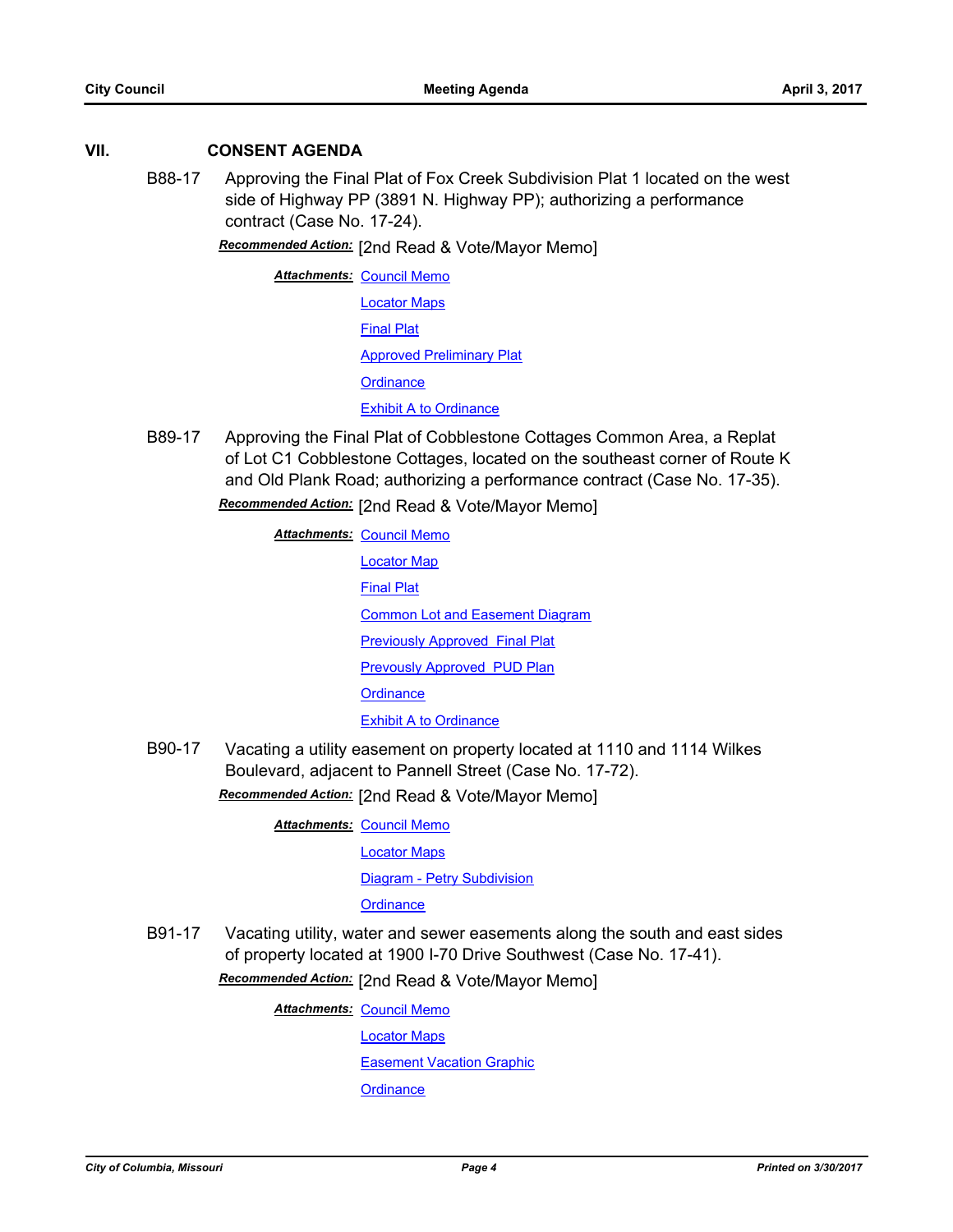B92-17 Appropriating funds received from Dunafon Enterprises, Inc., for payment in lieu of construction of an internal bridge over Mill Creek and a sidewalk along a portion of the east side of Scott Boulevard, to the Scott Boulevard Phase III street improvement project (Vawter School Road to Route KK). *Recommended Action:* [2nd Read & Vote/Mayor Memo]

**Attachments: [Council Memo](http://gocolumbiamo.legistar.com/gateway.aspx?M=F&ID=05ac2d69-f8a7-4438-b8df-e47223c19444.docx)** 

**[Ordinance](http://gocolumbiamo.legistar.com/gateway.aspx?M=F&ID=3f1f976c-5b36-4f6a-b909-b15927e67d17.doc)** 

B93-17 Authorizing the City Manager to execute a quitclaim deed to the State of Missouri, through the Missouri Highways and Transportation Commission.

*Recommended Action:* [2nd Read & Vote/Mayor Memo]

**Attachments: [Council Memo](http://gocolumbiamo.legistar.com/gateway.aspx?M=F&ID=6640a320-1643-4845-a596-80f04bdf23ae.docx)** 

**[Ordinance](http://gocolumbiamo.legistar.com/gateway.aspx?M=F&ID=7663e29f-7a98-44ee-bffb-8adcf208b5a5.doc)** 

[Attachment A to the Ordinance](http://gocolumbiamo.legistar.com/gateway.aspx?M=F&ID=b2e6cf21-7e4b-47b1-acfe-b8323cf1cbc2.doc)

B94-17 Authorizing construction of the St. James Street and St. Joseph Street PCCE #24 sanitary sewer improvement project; authorizing the Purchasing Division to call for bids or contract for the work.

*Recommended Action:* [2nd Read & Vote/Mayor Memo]

**Attachments: [Council Memo](http://gocolumbiamo.legistar.com/gateway.aspx?M=F&ID=e35ad261-2d1d-48dd-9f34-5caa66b9f77e.docx)** 

**[Diagram](http://gocolumbiamo.legistar.com/gateway.aspx?M=F&ID=d660095a-c6ff-49d6-be24-3d1b503e6ad5.pdf)** 

**[Ordinance](http://gocolumbiamo.legistar.com/gateway.aspx?M=F&ID=963ecdb9-fb43-49dd-8390-f05ce6e6f9c1.doc)** 

B95-17 Accepting conveyances for temporary construction, drainage, utility and BMP purposes; accepting Stormwater Management/BMP Facilities Covenants.

*Recommended Action:* [2nd Read & Vote/Mayor Memo]

**Attachments: [Council Memo](http://gocolumbiamo.legistar.com/gateway.aspx?M=F&ID=07c8c511-c57f-4b39-8830-5d593d24b265.docx)** 

**[Ordinance](http://gocolumbiamo.legistar.com/gateway.aspx?M=F&ID=f0e5ec52-7a5d-4209-8bab-c4e06f5dedca.doc)** 

B96-17 Accepting conveyances for underground utility, electric utility and water utility purposes.

*Recommended Action:* [2nd Read & Vote/Mayor Memo]

**Attachments: [Council Memo](http://gocolumbiamo.legistar.com/gateway.aspx?M=F&ID=d9498402-c4e7-470d-beb1-cc038af18781.docx)** 

**[Ordinance](http://gocolumbiamo.legistar.com/gateway.aspx?M=F&ID=7979b79a-8295-4fb6-bf03-a75b6a64413a.doc)** 

B97-17 Authorizing Amendment No. 2 to the program services contract with the Missouri Department of Health and Senior Services relating to the Teen Outreach Program (TOP); appropriating funds.

*Recommended Action:* [2nd Read & Vote/Mayor Memo]

**Attachments: [Council Memo](http://gocolumbiamo.legistar.com/gateway.aspx?M=F&ID=398ac5d1-34bb-457f-8c94-84f004d235dc.docx)** 

**[Ordinance](http://gocolumbiamo.legistar.com/gateway.aspx?M=F&ID=6b2982b0-17ef-47e8-92db-a34f3f57c5d1.doc)** 

[Exhibit A to Ordinance](http://gocolumbiamo.legistar.com/gateway.aspx?M=F&ID=3df7aca2-fb52-4157-b9c1-473384c3278f.pdf)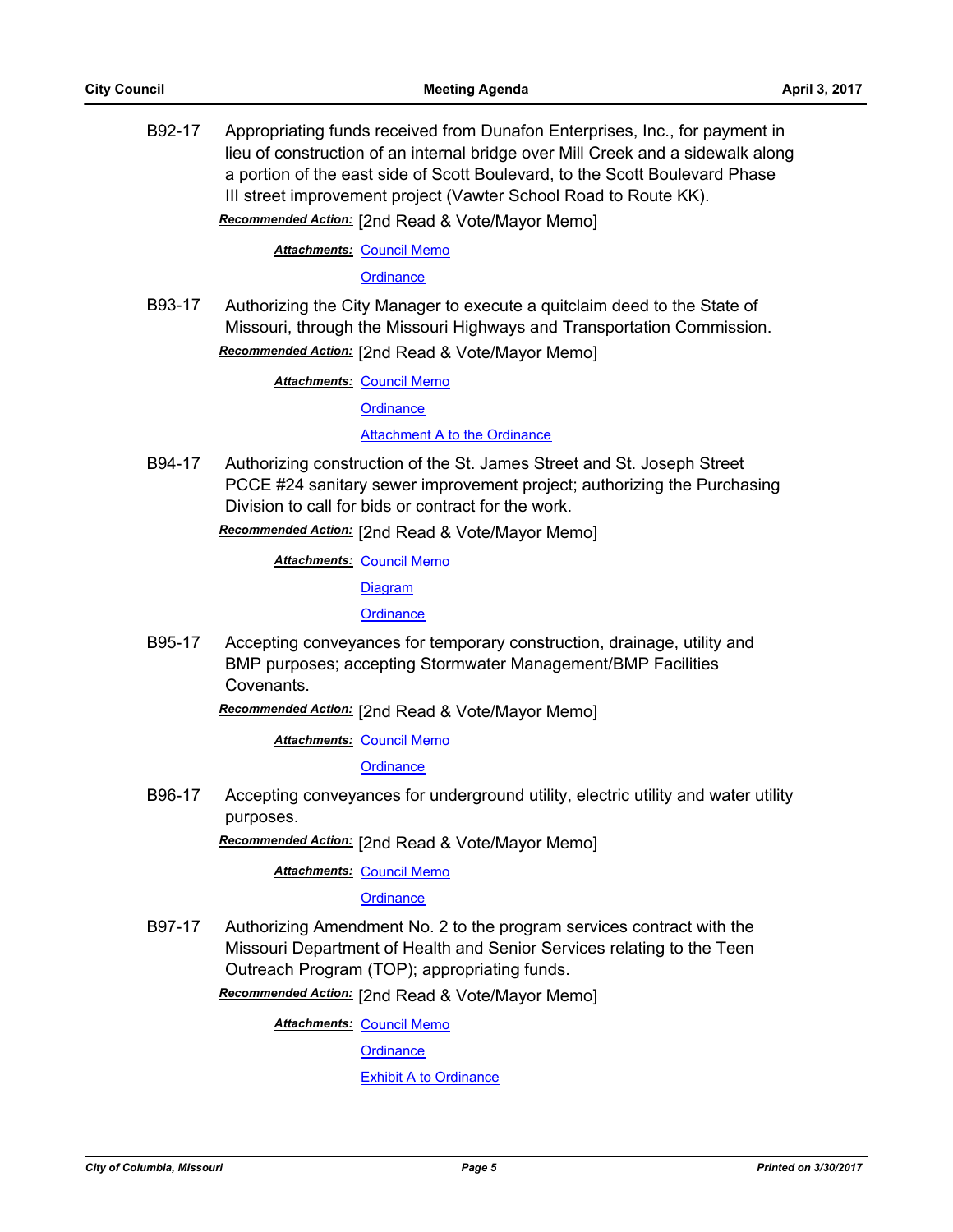B98-17 Authorizing a financial memorandum of understanding with the Missouri Department of Social Services - Family Support Division to expedite the filing and processing of electronic Medicaid applications for provision of presumptive eligibility for the Show Me Healthy Babies and MO HealthNet programs.

*Recommended Action:* [2nd Read & Vote/Mayor Memo]

**Attachments: [Council Memo](http://gocolumbiamo.legistar.com/gateway.aspx?M=F&ID=058bffe2-2bec-4333-863b-33ee35d22d2d.docx)** 

**[Ordinance](http://gocolumbiamo.legistar.com/gateway.aspx?M=F&ID=bd3e9d67-6d83-4bbc-aba4-588e57d963e6.doc)** 

[Exhibit A to Ordinance](http://gocolumbiamo.legistar.com/gateway.aspx?M=F&ID=e92a9a18-48e0-41c8-bba4-5cd2462c4d6b.doc)

R40-17 Setting a public hearing: proposed construction of the More's Lake remediation and site restoration project at the Municipal Power Plant.

*Recommended Action:* [Read & Vote/Mayor Memo]

**Attachments: [Council Memo](http://gocolumbiamo.legistar.com/gateway.aspx?M=F&ID=2bd788fe-3bd4-4100-a045-21e611c77c17.docx)** 

**[Resolution](http://gocolumbiamo.legistar.com/gateway.aspx?M=F&ID=dc1374c2-812b-463e-87ff-2ecc9a6c5041.doc)** 

R41-17 Setting a public hearing: consider the Water and Light 2017 Renewable Energy Report.

*Recommended Action:* [Read & Vote/Mayor Memo]

**Attachments: [Council Memo](http://gocolumbiamo.legistar.com/gateway.aspx?M=F&ID=e33e65f0-8c66-424f-8c26-1657efaab892.docx)** 

**[Resolution](http://gocolumbiamo.legistar.com/gateway.aspx?M=F&ID=cd0c383e-75a5-49cf-850f-7126031f3225.doc)** 

R42-17 Setting a public hearing: proposed construction of speed tables and the installation of speed humps and crosswalks on Stewart Road, between West Boulevard and Garth Avenue.

*Recommended Action:* [Read & Vote/Mayor Memo]

**Attachments: [Council Memo](http://gocolumbiamo.legistar.com/gateway.aspx?M=F&ID=a0a00efa-02bc-4089-b67d-bffd9159dc76.docx)** 

[Traffic Calming Plan-Option 2](http://gocolumbiamo.legistar.com/gateway.aspx?M=F&ID=42b30c33-435b-4103-9a65-c907a4e71c35.pdf) [Location Map](http://gocolumbiamo.legistar.com/gateway.aspx?M=F&ID=5cff3b30-5422-4800-ac8c-ba4dc13aa9bf.pdf) [Public Comment Forms \(11-16-16 IP Meeting\)](http://gocolumbiamo.legistar.com/gateway.aspx?M=F&ID=636be1e2-d8d3-4a49-8ca7-223e926c3fa4.pdf) [Public Comment Forms \(2-8-17 IP Meeting\)](http://gocolumbiamo.legistar.com/gateway.aspx?M=F&ID=0ec66814-44d3-47b3-8ed3-456df42cf61b.pdf)

**[Resolution](http://gocolumbiamo.legistar.com/gateway.aspx?M=F&ID=140ff438-1382-4620-9ed9-d207c923b661.doc)** 

R43-17 Authorizing an educational affiliation agreement with Saint Louis University, on behalf of its School of Nursing, to provide health clinical experience and instruction for nursing students.

*Recommended Action:* [Read & Vote/Mayor Memo]

**Attachments: [Council Memo](http://gocolumbiamo.legistar.com/gateway.aspx?M=F&ID=6234cb42-cd20-44c5-99bc-fb8b74ba31b4.docx)** 

**[Resolution](http://gocolumbiamo.legistar.com/gateway.aspx?M=F&ID=b6033196-2283-4285-91d7-a41387dac34e.doc)** 

[Exhibit A to Resolution](http://gocolumbiamo.legistar.com/gateway.aspx?M=F&ID=b5604273-0089-431d-9135-c17e9108e4ad.pdf)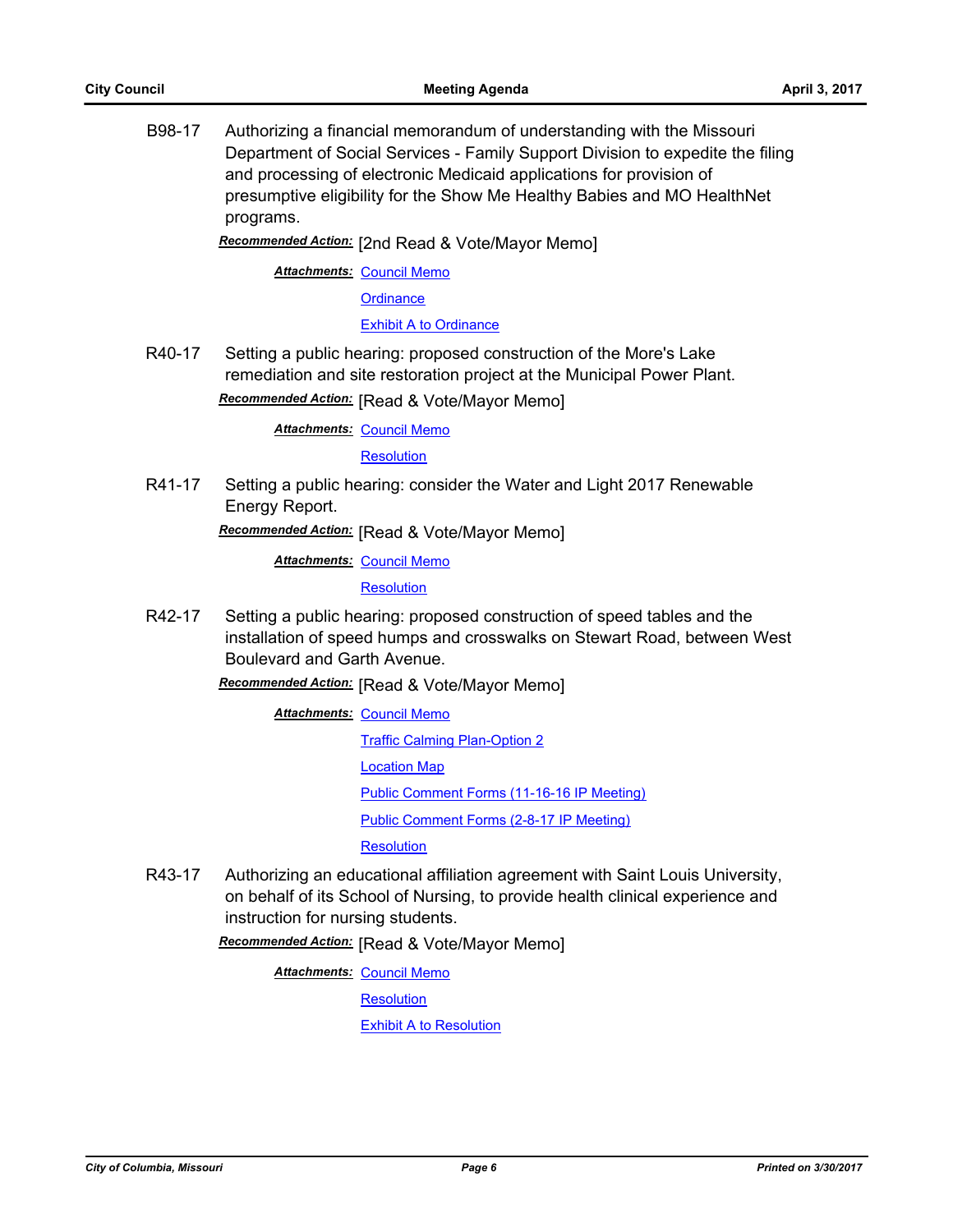R44-17 Granting a temporary waiver from the requirements of Section 16-185 of the City Code to allow possession and consumption of alcoholic beverages for the Ridgefield Road Neighborhood Block Party event.

*Recommended Action:* [Read & Vote/Mayor Memo]

**Attachments: [Council Memo](http://gocolumbiamo.legistar.com/gateway.aspx?M=F&ID=89a5153a-ddcc-42b2-a1f7-0525ba18ff8a.docx)** 

**[Resolution](http://gocolumbiamo.legistar.com/gateway.aspx?M=F&ID=af9a96ea-9c8c-4320-b1ae-3dde50d5c5ab.doc)** 

R45-17 Authorizing the temporary closure of a portion of Rollins Street, between Hitt Street and Virginia Avenue, to facilitate the repair and partial reconstruction of three deteriorated steam manholes.

*Recommended Action:* [Read & Vote/ Mayor Memo]

**Attachments: [Council Memo](http://gocolumbiamo.legistar.com/gateway.aspx?M=F&ID=20cf71d2-cdad-4652-a4f8-c0b616dabca5.docx)** [Correspondence from UMC](http://gocolumbiamo.legistar.com/gateway.aspx?M=F&ID=48450b57-fc08-4f2e-9935-c1556918e5aa.pdf) [Location Diagram](http://gocolumbiamo.legistar.com/gateway.aspx?M=F&ID=2a556df0-a9de-4b7e-bc62-be7780839d6a.pdf) **[Resolution](http://gocolumbiamo.legistar.com/gateway.aspx?M=F&ID=86045920-c99c-4bfa-af1d-d405499ee01d.doc) [Exhibit A to Resolution](http://gocolumbiamo.legistar.com/gateway.aspx?M=F&ID=2efdd3d3-3335-4fde-b0e3-29352cc7402e.pdf)** 

R46-17 Authorizing an agreement with Sustainable Farms & Communities, Inc. for the use of Clary-Shy Community Park located on the west side of Clinkscales Road and north of Ash Street for the operation of a farmers market and community education garden.

*Recommended Action:* [Read & Vote/Mayor Memo]

**Attachments: [Council Memo](http://gocolumbiamo.legistar.com/gateway.aspx?M=F&ID=f6a18e7f-0373-4c57-bd23-e599b7bd03d8.docx)** 

**[Resolution](http://gocolumbiamo.legistar.com/gateway.aspx?M=F&ID=0ce553a3-53a2-479d-8ec6-58dff6bb4916.doc)** 

[Exhibit A to Resolution](http://gocolumbiamo.legistar.com/gateway.aspx?M=F&ID=9a08a5a4-bac7-4505-b2ca-11a5a3d19323.pdf)

R47-17 Authorizing an agreement with the Community Foundation of Central Missouri to establish, fund and manage the Columbia Parks and Recreation Fund; appointing members to the Columbia Parks and Recreation Fund Advisory Committee.

*Recommended Action:* [Read & Vote/Mayor Memo]

**Attachments: [Council Memo](http://gocolumbiamo.legistar.com/gateway.aspx?M=F&ID=8b1d5891-c688-4c0a-b42b-ca1eb13146b1.docx)** 

**[Resolution](http://gocolumbiamo.legistar.com/gateway.aspx?M=F&ID=fb0110d0-49fb-4f61-8e0b-877fe56a3315.doc)** 

**[Attachment A to Resolution](http://gocolumbiamo.legistar.com/gateway.aspx?M=F&ID=d7fc1069-b621-4b57-9089-176629d555bb.pdf)** 

**VIII. NEW BUSINESS**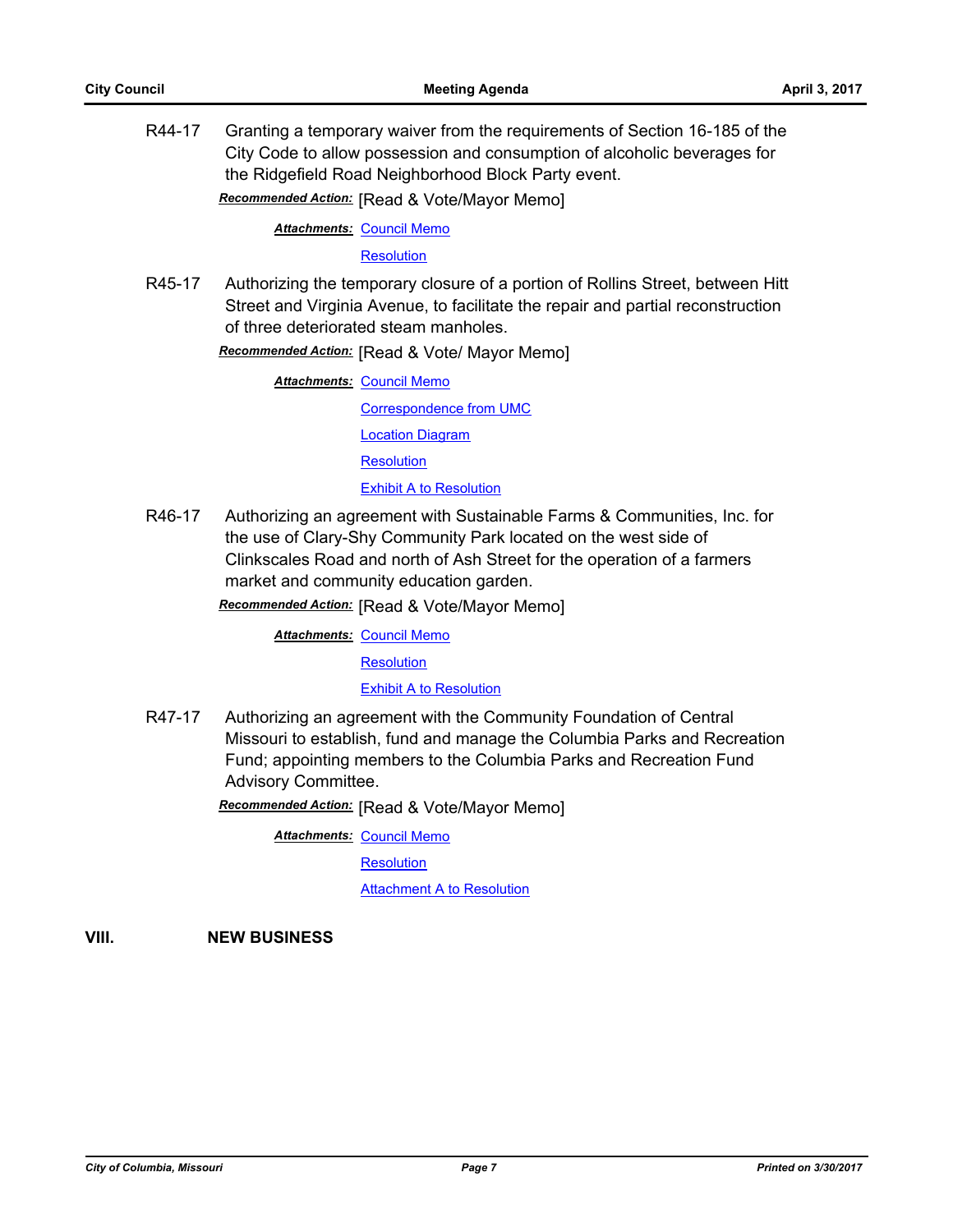#### **IX. INTRODUCTION AND FIRST READING**

B100-17**\*** Vacating utility easements within Arbor Falls, Plat No. 3 located east of Ranger Drive and south of Euliss Drive (Case No. 17-83). *Recommended Action:* [Intro & 1st Read/Mayor Memo]

**Attachments: [Council Memo](http://gocolumbiamo.legistar.com/gateway.aspx?M=F&ID=2f5d6646-0b0a-47e6-b9bd-f5ca7fda6fd7.docx)** 

**[Easement Vacation Graphic](http://gocolumbiamo.legistar.com/gateway.aspx?M=F&ID=8c880248-3a34-4c91-87e9-3683776b16ae.pdf)** 

[Locator Maps](http://gocolumbiamo.legistar.com/gateway.aspx?M=F&ID=c5cef5a7-3364-4075-98de-b55a403bd8d3.pdf)

**[Ordinance](http://gocolumbiamo.legistar.com/gateway.aspx?M=F&ID=b65f5e74-f86f-400a-9f77-86ec2ad7c3e8.doc)** 

B101-17 Authorizing the reconstruction of Taxiway C at the Columbia Regional Airport; calling for bids through the Purchasing Division.

*Recommended Action:* [Intro & 1st Read/Mayor Memo]

**Attachments: [Council Memo](http://gocolumbiamo.legistar.com/gateway.aspx?M=F&ID=d45054e0-411b-41bd-8676-9105160de1ba.docx)** 

**[Diagram](http://gocolumbiamo.legistar.com/gateway.aspx?M=F&ID=902c0891-ee3f-4d48-bdc4-7b07bbbe4ec5.pdf)** 

## **[Ordinance](http://gocolumbiamo.legistar.com/gateway.aspx?M=F&ID=6e0c2dfe-1286-411d-bb60-3c0a82c5ef55.doc)**

B102-17**\*** Authorizing a right of use permit with Missouri Network Alliance, LLC, d/b/a Bluebird Network, for the installation and maintenance of fiber optic cable within portions of the Route B and Brown Station Road rights-of-way.

*Recommended Action:* [Intro & 1st Read/Mayor Memo]

**Attachments: [Council Memo](http://gocolumbiamo.legistar.com/gateway.aspx?M=F&ID=9bf41424-7d44-42ff-b349-7df7cd8a0fb3.docx)** 

**[Diagrams](http://gocolumbiamo.legistar.com/gateway.aspx?M=F&ID=299f3559-bc24-469f-9a8a-0da9939a45ae.pdf)** 

**[Ordinance](http://gocolumbiamo.legistar.com/gateway.aspx?M=F&ID=505945c5-db61-49f0-a5bc-1a4e5275ffce.doc)** 

[Attachment A to Ordinance](http://gocolumbiamo.legistar.com/gateway.aspx?M=F&ID=ac69c1d1-6109-4aec-b0ea-26bd17f9ff0d.pdf)

B103-17**\*** Appropriating funds for the purchase and installation of a gate arm system in all City parking facilities and for parking meter upgrades.

*Recommended Action:* [Intro & 1st Read/Mayor Memo]

**Attachments: [Council Memo](http://gocolumbiamo.legistar.com/gateway.aspx?M=F&ID=ee777b16-0c14-4f1e-8acd-893b64346fec.docx)** 

**[Ordinance](http://gocolumbiamo.legistar.com/gateway.aspx?M=F&ID=2c8408cc-fb9f-400d-b871-3cd8ef45864c.doc)** 

B104-17**\*** Authorizing a financial assistance agreement with the Mid-Missouri Solid Waste Management District for the purchase of eight (8) commercial mini cardboard balers; appropriating funds.

*Recommended Action:* [Intro & 1st Read/Mayor Memo]

**Attachments: [Council Memo](http://gocolumbiamo.legistar.com/gateway.aspx?M=F&ID=88025a12-3824-4b62-9df7-e717785c3152.docx)** 

**[Ordinance](http://gocolumbiamo.legistar.com/gateway.aspx?M=F&ID=53a7afa5-585b-42bf-a0b7-694486c23c17.doc)** 

[Exhibit A to Ordinance](http://gocolumbiamo.legistar.com/gateway.aspx?M=F&ID=494e5d18-41a7-4fd1-9747-83d2a9a6f9f8.pdf)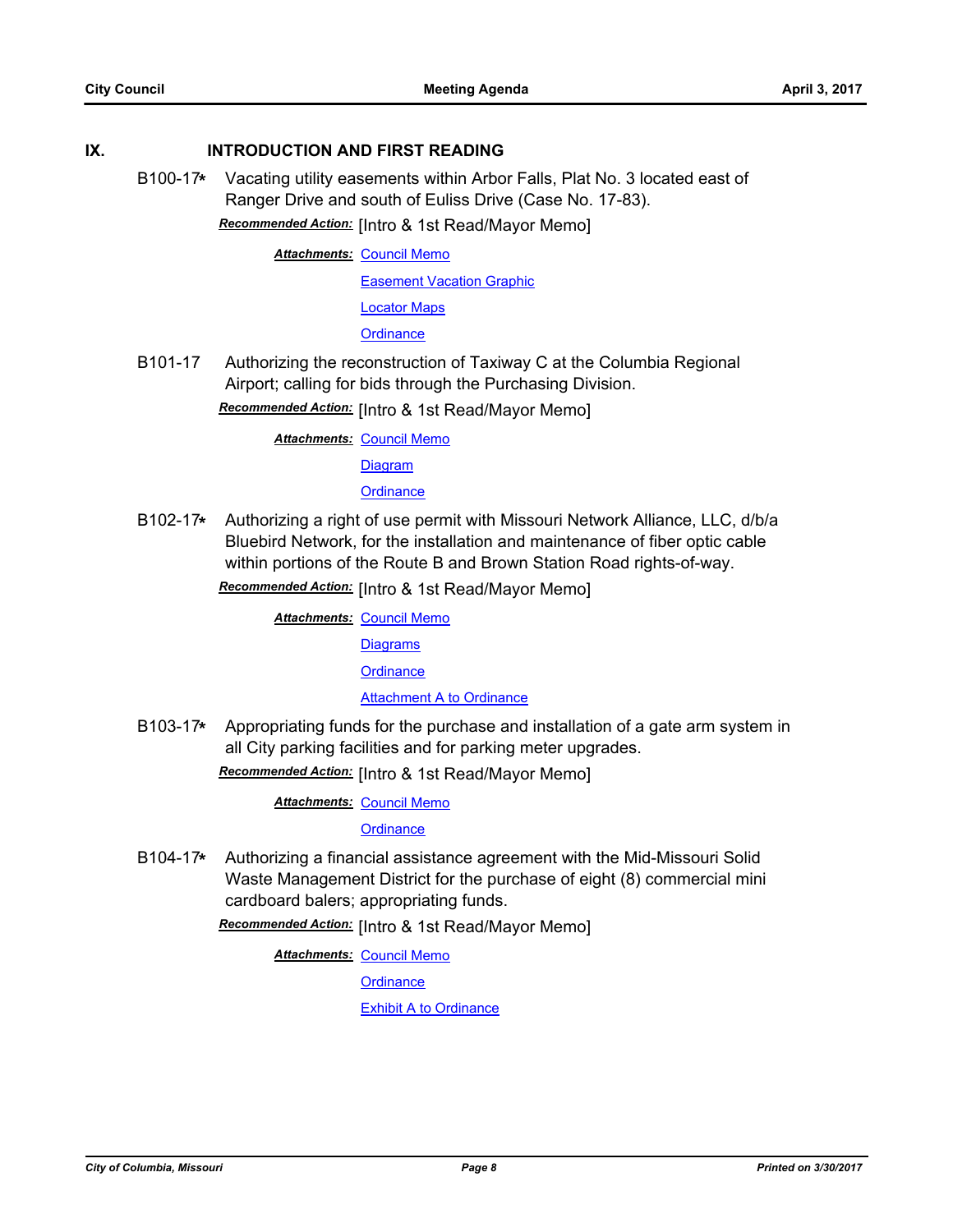B105-17**\*** Amending Ordinance No. 023001 to authorize permit holder and certifier registration designations and the electronic filing of discharge monitoring reports with the Missouri Department of Natural Resources Water Protection Program.

*Recommended Action:* [Intro & 1st Read/Mayor Memo]

**Attachments: [Council Memo](http://gocolumbiamo.legistar.com/gateway.aspx?M=F&ID=778de158-a46a-4ed7-808d-f50dafd3020e.docx)** 

[eDMR Application](http://gocolumbiamo.legistar.com/gateway.aspx?M=F&ID=d2b278aa-18a1-45ca-8154-7d955f57e69f.pdf)

**[Ordinance](http://gocolumbiamo.legistar.com/gateway.aspx?M=F&ID=4acc1796-806d-44ca-af8c-e11327998b8e.doc)** 

B106-17 Appropriating funds for excavation, hauling and disposal of coal combustion residuals as part of the More's Lake remediation and site restoration project at the Municipal Power Plant.

*Recommended Action:* [Intro & 1st Read/Mayor Memo]

**Attachments: [Council Memo](http://gocolumbiamo.legistar.com/gateway.aspx?M=F&ID=253da577-5189-4914-a6e4-36ba8282ea13.docx)** 

**[Ordinance](http://gocolumbiamo.legistar.com/gateway.aspx?M=F&ID=af0dc403-d7c2-45dc-940c-9505dd57b04c.doc)** 

B107-17**\*** Appropriating funds to continue to facilitate the construction of upgrades to Boiler 8 at the Municipal Power Plant to reduce nitrogen oxide (NOx) emissions.

*Recommended Action:* [Intro & 1st Read/Mayor Memo]

**Attachments: [Council Memo](http://gocolumbiamo.legistar.com/gateway.aspx?M=F&ID=cadad320-c4a5-430e-b4a1-7abe617bba4f.docx)** 

[Boiler 8 Construction Schedule](http://gocolumbiamo.legistar.com/gateway.aspx?M=F&ID=63b38a67-51fc-4609-ab1f-2b5cd01976d7.pdf)

**[Ordinance](http://gocolumbiamo.legistar.com/gateway.aspx?M=F&ID=0410a86d-eb78-42b7-a774-c9d0c6cb6716.doc)** 

B108-17 Appropriating funds for replacement of wooden poles that support the overhead electric distribution system.

*Recommended Action:* [Intro & 1st Read/Mayor Memo]

**Attachments: [Council Memo](http://gocolumbiamo.legistar.com/gateway.aspx?M=F&ID=51d7d0a0-fb0a-445b-8b63-c81a0b425786.docx)** 

[Pole Replacement Reject Summary](http://gocolumbiamo.legistar.com/gateway.aspx?M=F&ID=f6b6703e-ffa3-466c-b19a-8ca60e025fdf.pdf)

**[Ordinance](http://gocolumbiamo.legistar.com/gateway.aspx?M=F&ID=c096e617-0ae2-4ab0-bfb1-71d808382257.doc)** 

B109-17**\*** Accepting conveyances for utility, sewer and drainage purposes; accepting Stormwater Management/BMP Facilities Covenants.

*Recommended Action:* [Intro and 1st Read/Mayor Memo]

**Attachments: [Council Memo](http://gocolumbiamo.legistar.com/gateway.aspx?M=F&ID=57f2c6b6-9278-421f-b776-3571cc45bb22.docx)** 

#### **[Ordinance](http://gocolumbiamo.legistar.com/gateway.aspx?M=F&ID=f2d7eff8-ee51-4cbb-9d50-3768021b1f7c.doc)**

B110-17**\*** Appropriating funds from the Celebration for the Arts event. *Recommended Action:* [Intro & 1st Read/Mayor Memo]

**Attachments: [Council Memo](http://gocolumbiamo.legistar.com/gateway.aspx?M=F&ID=63b629ec-1df7-45cb-a152-92e409daf695.docx)** 

**[Ordinance](http://gocolumbiamo.legistar.com/gateway.aspx?M=F&ID=983e26ab-e3d1-4fd9-8f87-6d4eb0a5e5fc.doc)**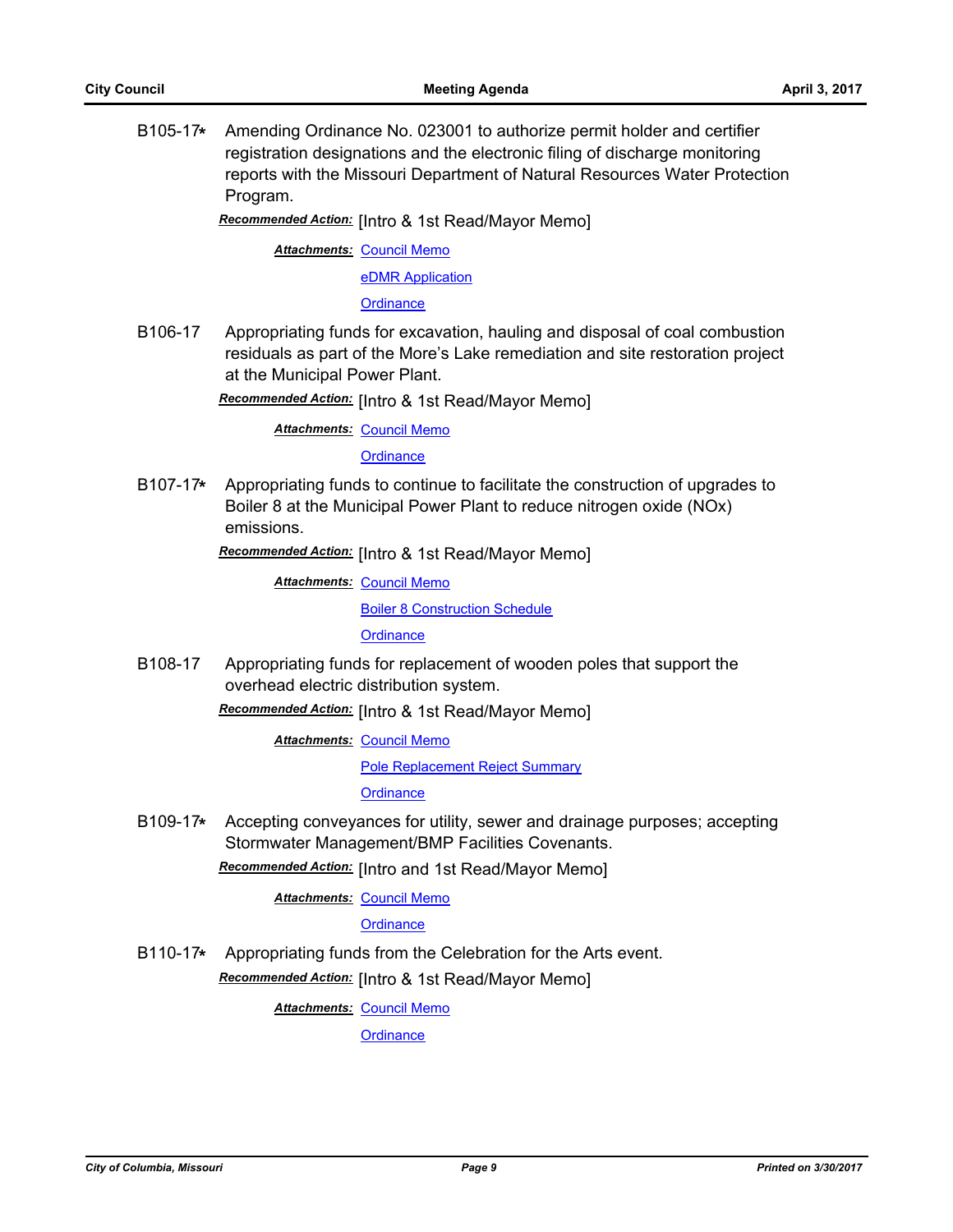B111-17**\*** Appropriating architectural salvage sale revenue to the New Century Fund for future use as a revolving loan fund for private historic preservation activities; transferring funds to offset a budgeting shortfall.

*Recommended Action:* [Intro & 1st Read/Mayor Memo]

**Attachments: [Council Memo](http://gocolumbiamo.legistar.com/gateway.aspx?M=F&ID=e41357ce-2ec0-4e98-9670-e1f46d10cb1c.docx)** 

**[Ordinance](http://gocolumbiamo.legistar.com/gateway.aspx?M=F&ID=c964eb8b-6b90-40e6-a75b-49f41b574f9a.doc)** 

B112-17 Authorizing a master license and services agreement with Rave Wireless, Inc., d/b/a Rave Mobile Safety, for mass alert notifications of emergent and non-emergent issues.

*Recommended Action:* [Intro & 1st Read/Mayor Memo]

**Attachments: [Council Memo](http://gocolumbiamo.legistar.com/gateway.aspx?M=F&ID=11dd9235-e656-4a9f-94a2-efebcdd4d6c1.docx)** 

**[Ordinance](http://gocolumbiamo.legistar.com/gateway.aspx?M=F&ID=b54f4e16-7a6a-4ea9-be90-ecbf3ac38500.doc)** 

[Attachment A to Ordinance](http://gocolumbiamo.legistar.com/gateway.aspx?M=F&ID=97abfa6b-1365-4c17-9273-44b8fdeff454.pdf)

B113-17**\*** Authorizing an air service guarantee participation agreement with the County of Boone, Missouri, The Curators of the University of Missouri, the City of Jefferson, Missouri and Cole County, Missouri; authorizing air service guarantee participation agreements with various Chamber of Commerce members.

*Recommended Action:* [Intro & 1st Read/Mayor Memo]

**Attachments: [Council Memo](http://gocolumbiamo.legistar.com/gateway.aspx?M=F&ID=98523db3-a5d4-4354-b6bd-6de68fe978bf.docx)** 

**[Ordinance](http://gocolumbiamo.legistar.com/gateway.aspx?M=F&ID=3f09d715-cf5e-412c-9955-67c6cf5dcc95.doc)** 

[Attachment A to Ordinance](http://gocolumbiamo.legistar.com/gateway.aspx?M=F&ID=d2ecbc97-6445-4c34-8e04-121b559624bd.pdf)

[Attachment B to Ordinance](http://gocolumbiamo.legistar.com/gateway.aspx?M=F&ID=bf8f2c74-c8ab-40ba-8e32-93e60f1d9ce1.pdf)

B114-17**\*** Amending the FY 2017 Annual Budget by adding a position in the City Utilities Department; amending the FY 2017 Classification and Pay Plan by adding a classification, making classification reassignments and changing a classification title.

*Recommended Action:* [Intro & 1st Read/Mayor Memo]

**Attachments: [Council Memo](http://gocolumbiamo.legistar.com/gateway.aspx?M=F&ID=f2d36ff9-a621-4275-94a1-0a8a4e5bc712.docx)** 

[Summary of FY 2017 Classification and Pay Plan Amendments](http://gocolumbiamo.legistar.com/gateway.aspx?M=F&ID=9f093463-0e7e-43f5-ac02-81459f26eb4b.doc)

[Current FY 2017 Classification and Pay Plan](http://gocolumbiamo.legistar.com/gateway.aspx?M=F&ID=d10b32f7-e36a-4838-99f8-b86e64641965.pdf)

**[Ordinance](http://gocolumbiamo.legistar.com/gateway.aspx?M=F&ID=3928b614-bce0-488f-ba95-b5f428521f99.doc)**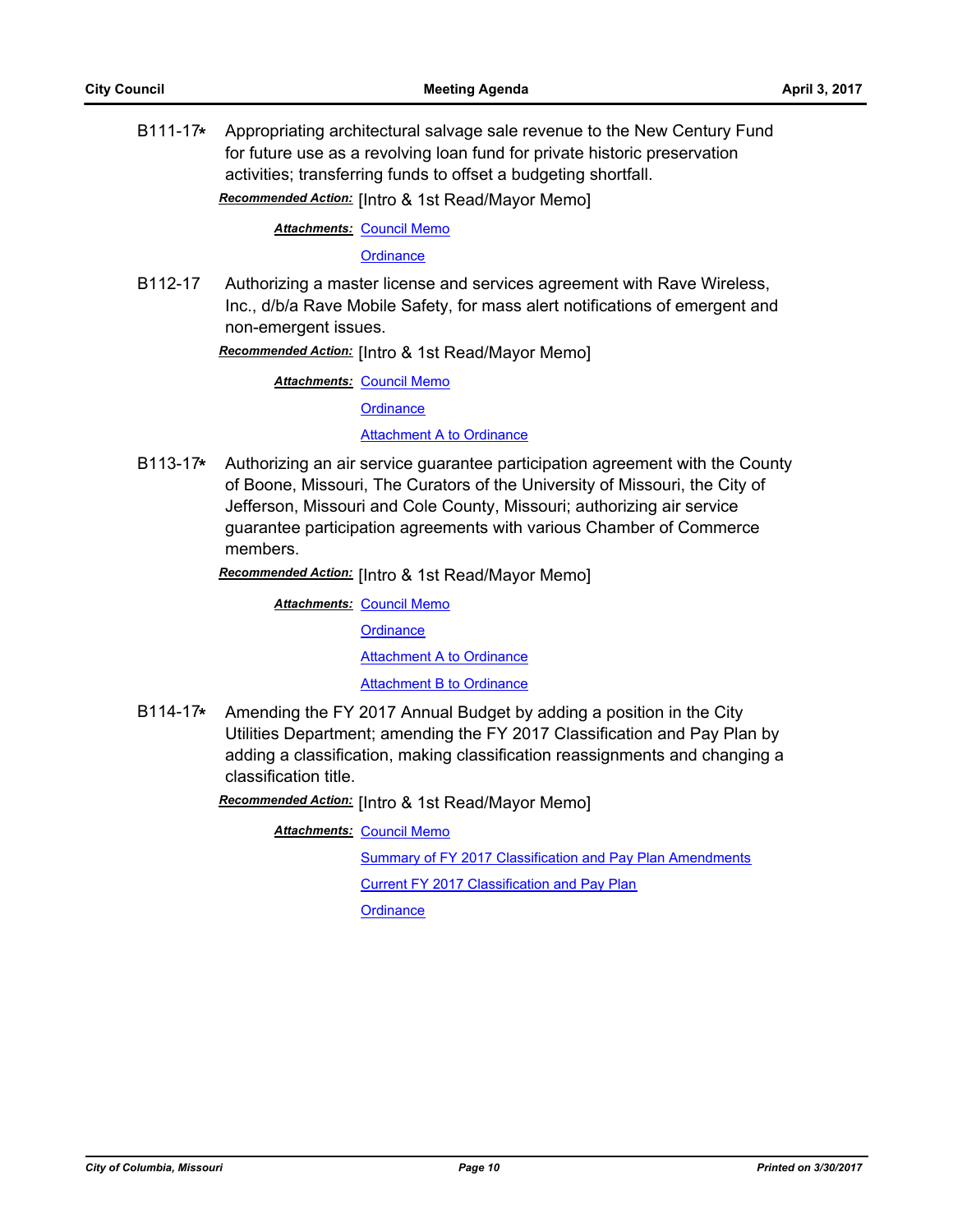B115-17**\*** Amending Chapter 19 of the City Code as it relates to unclassified service; amending the FY 2017 Annual Budget by adding and deleting positions in the Police Department; amending the FY 2017 Classification and Pay Plan by adding classifications and changing classification titles. *Recommended Action:* [Intro & 1st Read/Mayor Memo]

**Attachments: [Council Memo](http://gocolumbiamo.legistar.com/gateway.aspx?M=F&ID=de7532d2-b2bd-4073-aa0c-3e3e409e1887.docx)** 

**[Summary of Classification and Pay Plan Amendments](http://gocolumbiamo.legistar.com/gateway.aspx?M=F&ID=038c5073-5cc8-42fe-9dc1-43828aabb26d.doc)** [Current FY 2017 Classification and Pay Plan](http://gocolumbiamo.legistar.com/gateway.aspx?M=F&ID=db5180b9-5fa7-4550-94ff-480820c7053a.pdf) **[Ordinance](http://gocolumbiamo.legistar.com/gateway.aspx?M=F&ID=9c2c1ce8-78ed-4807-83ea-c2fe9842b26f.doc)** 

B116-17**\*** Authorizing a master services agreement and amendments to the master software implementation services, master software license and master software support and maintenance agreements with N. Harris Computer Corporation for the licensing, implementation, support and maintenance of utility billing software.

*Recommended Action:* [Intro & 1st Read/Mayor Memo]

**Attachments: [Council Memo](http://gocolumbiamo.legistar.com/gateway.aspx?M=F&ID=b60ee8e3-39d1-4e63-b07e-55e6880ce629.docx) [Ordinance](http://gocolumbiamo.legistar.com/gateway.aspx?M=F&ID=213c7b1f-ef7c-4c3f-8b16-274169f501e5.doc)** [Attachment A to Ordinance](http://gocolumbiamo.legistar.com/gateway.aspx?M=F&ID=75a1f426-8b3c-4aca-b109-156800dd25ce.pdf) [Attachment B to Ordinance](http://gocolumbiamo.legistar.com/gateway.aspx?M=F&ID=2fde8a2b-1552-442a-8c31-5e5d7933d359.pdf) [Attachment C to Ordinance](http://gocolumbiamo.legistar.com/gateway.aspx?M=F&ID=509f000d-0c0f-4c7b-9706-e6cdf1fd2e95.pdf) [Attachment D to Ordinance](http://gocolumbiamo.legistar.com/gateway.aspx?M=F&ID=00a170bc-9054-4117-917a-8f70cfd14f9d.pdf)

B117-17**\*** Authorizing a cooperative agreement with the Greenbelt Land Trust of Mid-Missouri for the continued implementation of the "Our Natural Legacy: A Plan for Columbia and Boone County" open space/green infrastructure project.

*Recommended Action:* [Intro & 1st Read/Mayor Memo]

**Attachments: [Council Memo](http://gocolumbiamo.legistar.com/gateway.aspx?M=F&ID=e8fda6bc-a92f-4009-9c38-cdf0bea84123.docx)** 

**[Ordinance](http://gocolumbiamo.legistar.com/gateway.aspx?M=F&ID=aae98a13-bc6f-4b1c-804b-2d20d64009e0.doc)** 

[Exhibit A to Ordinance](http://gocolumbiamo.legistar.com/gateway.aspx?M=F&ID=dca6472d-51f4-4460-9889-73984711733f.docx)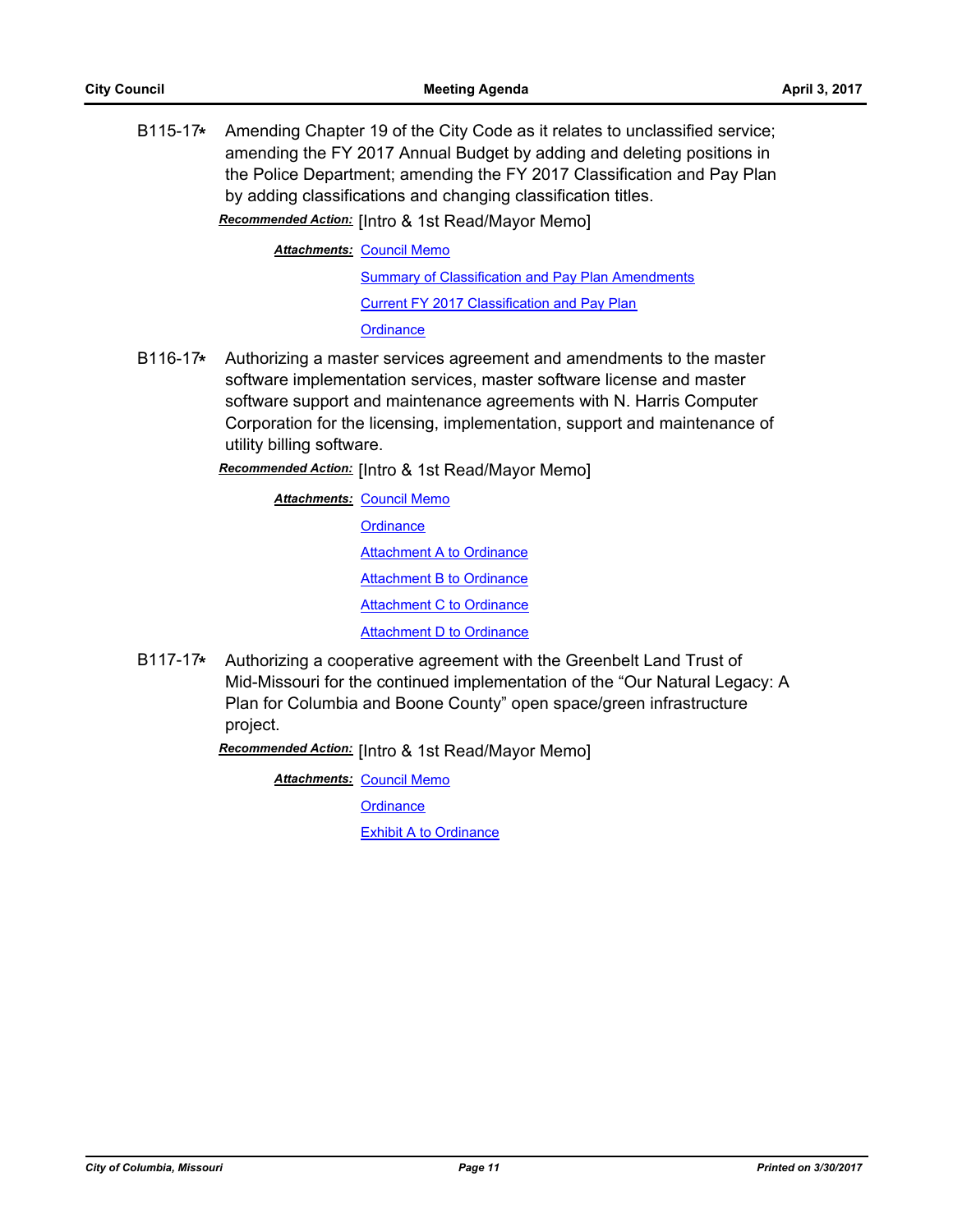**\*Non-zoning related introductory item that may be included on a future agenda as a consent item. Any such item can be removed from the consent agenda and placed under old business or new business at the request of a council member or any other interested person. The request must be made at the beginning of the council meeting at which the council bill or resolution is scheduled to be acted upon.** 

**\*\*Zoning related introductory item that may be included on a future agenda as a consent item. Any such item can be removed from the consent agenda and placed under old business at the request of a council member or any other interested person. The request must be made to the city clerk before noon on the Wednesday before the council meeting at which the council bill is scheduled to be considered for passage.**

**Non-asterisk items are expected to be included in a future agenda as a public hearing or an old business item.**

## **X. REPORTS**

REP23-17 Proposed Amendment to Chapter 24 (Rights-of-Way Management). *Recommended Action:* [Memo]

> **Attachments: [Council Memo](http://gocolumbiamo.legistar.com/gateway.aspx?M=F&ID=bca41279-cf34-462e-a768-4e195816f378.docx)** [Draft Ordinance](http://gocolumbiamo.legistar.com/gateway.aspx?M=F&ID=59a8dc9b-c5d6-4802-aed9-a38c3ccbeeb7.docx) [Utility Reps Questions & Staff Responses](http://gocolumbiamo.legistar.com/gateway.aspx?M=F&ID=d249096a-4a36-45fa-b32a-637985d2e005.pdf)

REP24-17 Correspondence from the Business Loop Community Improvement District (CID) regarding CID board membership.

*Recommended Action:* [Memo]

*Attachments:* [Business Loop CID Letter](http://gocolumbiamo.legistar.com/gateway.aspx?M=F&ID=dbf99ca2-ea1d-4e7a-bf5c-9461c6178885.pdf)

REP25-17 Correspondence from the Substance Abuse Advisory Commission regarding membership requirements.

*Recommended Action:* [Memo]

*Attachments:* [Memo from SAAC](http://gocolumbiamo.legistar.com/gateway.aspx?M=F&ID=adeaa3b1-ff8d-43d8-b6f1-df93eebebcaa.docx)

REP26-17 Correspondence from the Commission on Human Rights regarding Welcoming Declaration.

*Recommended Action:* [Memo]

#### *Attachments:* [Memo from HRC](http://gocolumbiamo.legistar.com/gateway.aspx?M=F&ID=885c1ecb-b4f2-4f27-99d3-a469fc7cd9b5.pdf)

REP27-17 Sponsorships for Parks & Recreation Facilities and Events. *Recommended Action:* [Memo]

**Attachments: [Council Memo](http://gocolumbiamo.legistar.com/gateway.aspx?M=F&ID=078670c7-4eb5-4957-89ef-262465e9bfb0.docx)** 

[Park and Facilities Naming Policy](http://gocolumbiamo.legistar.com/gateway.aspx?M=F&ID=41d7e8cc-d617-468e-a524-6c6f64da9dd1.doc)